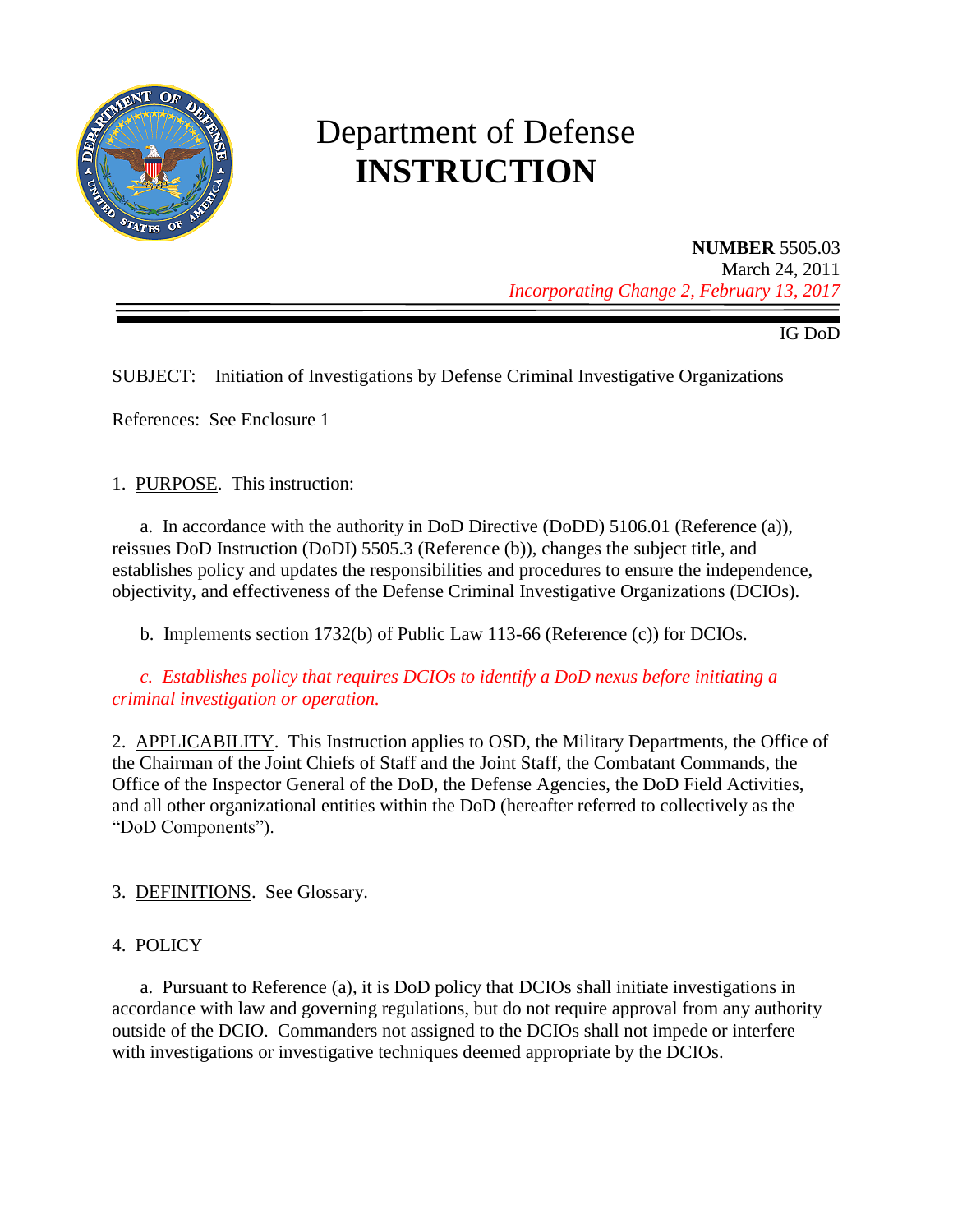b. Investigations initiated by the DCIOs have primacy over collateral investigations conducted by commanders, safety investigators, and other organizational entities. Collateral investigations shall not interfere or otherwise hinder criminal investigations.

c. DCIO investigative reports will provide commanders fact based, unbiased investigative findings that reflect impartiality.

*d. DCIOs will identify a DoD nexus before making a determination to initiate any criminal investigation or operation except as authorized by Enclosure 2, Paragraph 1.c. A DoD nexus requires a reasonable likelihood of one of the following elements:*

*(1) The crime occurred on a DoD installation, facility, or vessel.*

*(2) DoD resources or equipment were utilized in the commission of the crime.*

*(3) A DoD entity, DoD civilian employee, Service member, or military dependent was the victim of the crime.* 

*(4) The subject or the target of the investigation is currently affiliated with the DoD, was affiliated with the DoD at the time of the offense, or is subject to Chapter 47 of Title 10 U.S.C. (also known and referred to in this issuance as "the Uniform Code of Military Justice (UCMJ)") (Reference (d)).* 

*(5) The actions were authorized by Enclosure 3, Paragraph 1.b of DoDI 3025.21 (Reference (e)).*

*(6) In contingency operations, there is a need to investigate crimes committed by or against members subject to the UCMJ or Chapter 212 of Title 18 U.S.C (also referred to as "the Military Extraterritorial Jurisdiction Act") (Reference (f)), and DoD nexus can be expanded when the senior mission commander or battle space commander requests an investigation to support the DoD mission.*

#### 5. RESPONSIBILITIES

a. DoD Inspector General (IG). The DoD IG shall develop policy, procedures, and necessary oversight for DCIO initiation of investigations pursuant to Reference (a) and within the guidelines of DoDI 5505.02 (Reference (d*g*)).

b. Heads of the DoD Components. The Heads of the DoD Components shall ensure compliance with this Instruction and prescribe additional Component procedures as necessary to implement its policy.

c. Commanders. Commanders at all levels shall ensure that criminal allegations or suspected criminal allegations involving persons affiliated with the DoD or any property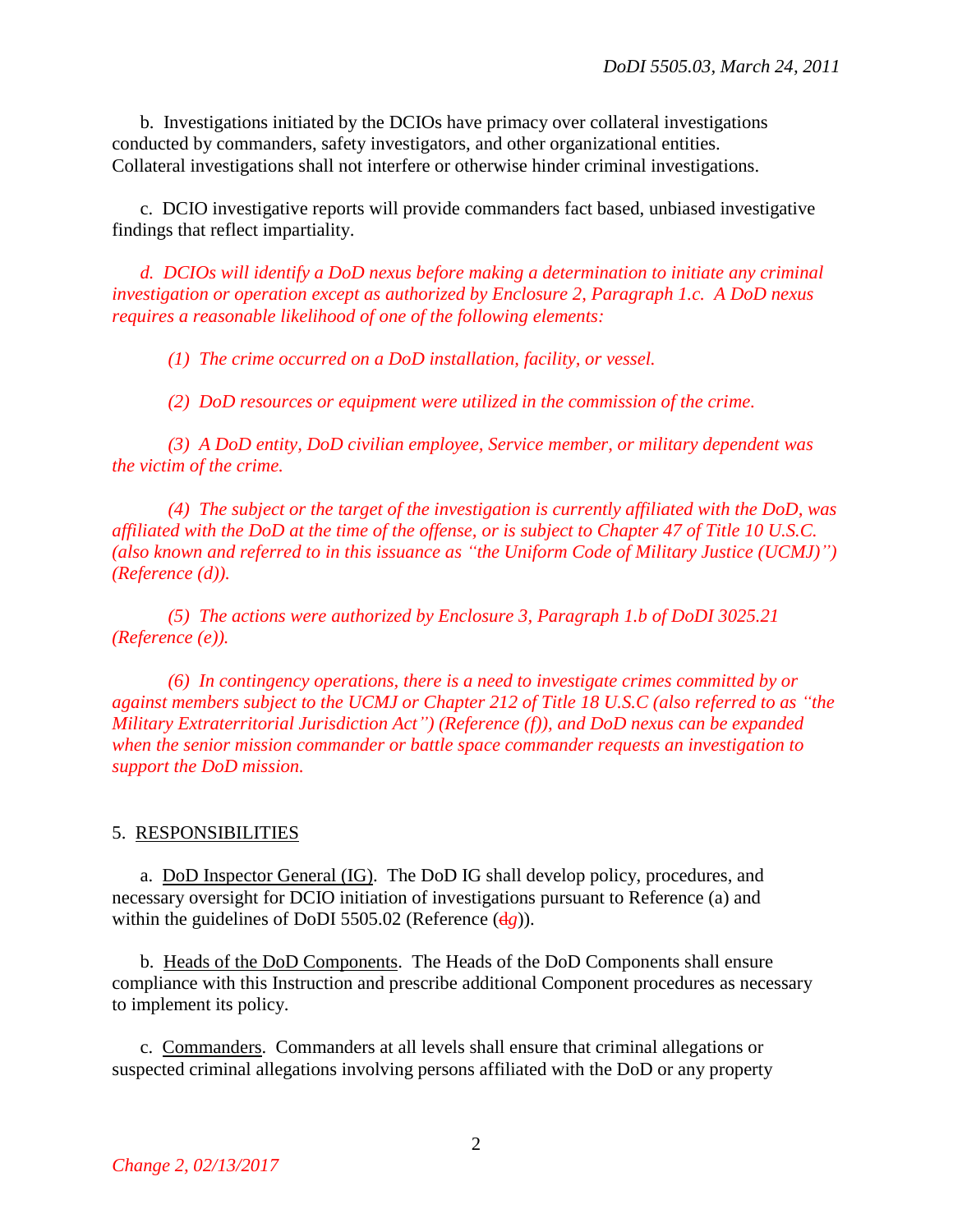or programs under their control or authority are referred to the appropriate DCIO or law enforcement organization as soon as possible.

6. PROCEDURES. See Enclosure 2

#### 7. INFORMATION REQUIREMENTS.

a. All DCIOs shall maintain an automated records management and information system that is compliant with the FBI National Law Enforcement Data Exchange (N-DEx) and the Defense Incident-Based Reporting System (DIBRS).

b. The automated records management system shall be capable of providing data to Law Enforcement Defense Data Exchange (D-DEx) and be compliant with records management requirements listed in DoDI 5015.02 (Reference (e*h*)).

c. The investigative reporting, referred to throughout this Instruction, does not require licensing with a report control symbol in accordance with paragraphs 1b(6) and 1b(7) of Enclosure 3, of Volume 1 of DoD Manual 8910.01 (Reference (f*i*)).

8. RELEASABILITY. **Cleared for public release.** This Instruction is available on the Internet from the DoD Issuances Website at http://www.dtic.mil/whs/directives.

9. EFFECTIVE DATE. This Instruction is effective March 24, 2011.

Condon S. Wesself

Gordon S. Heddell Inspector General of the Department of Defense

Enclosures

1. References 2. Procedures **Glossary**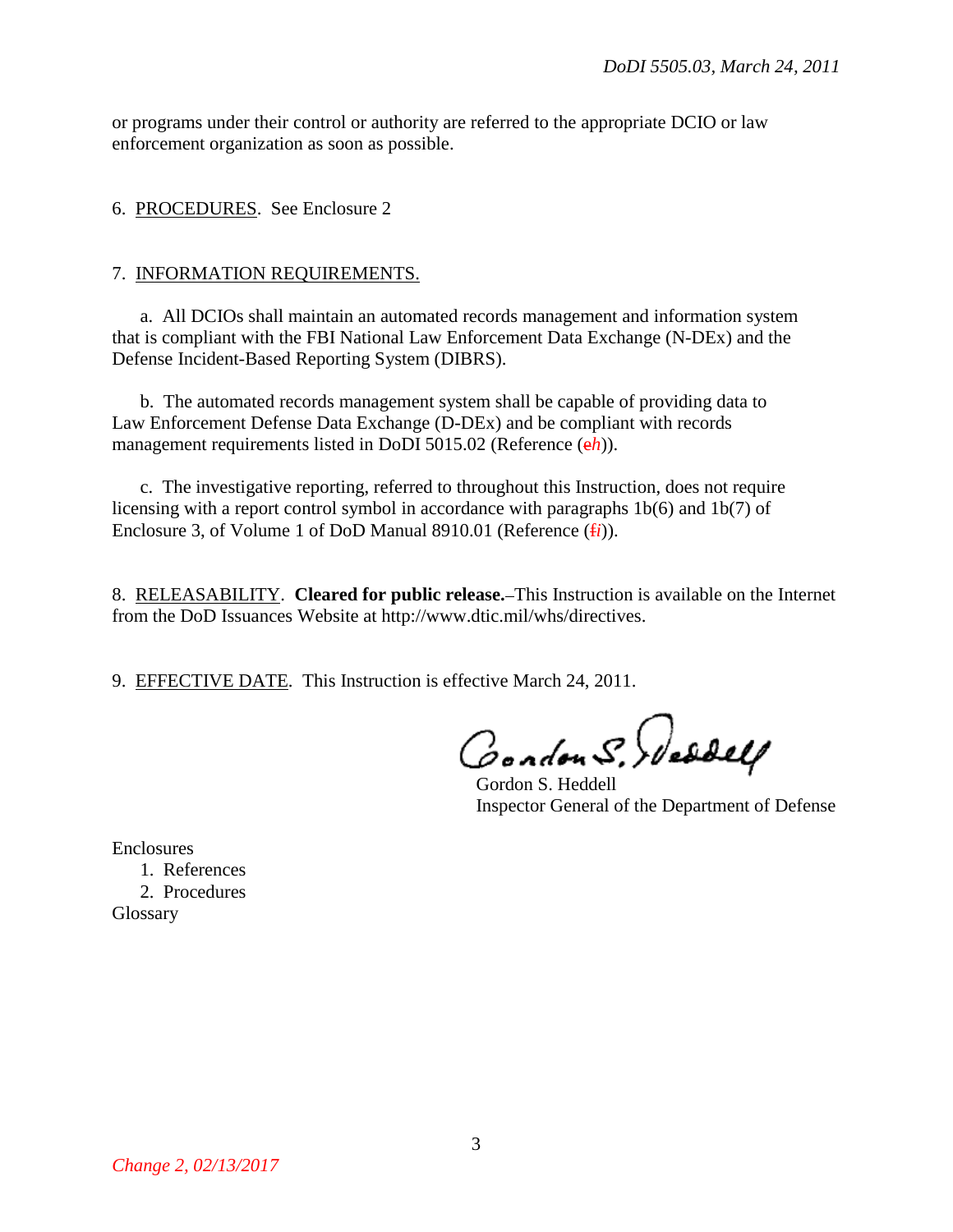# ENCLOSURE 1

#### REFERENCES

- (a) DoD Directive 5106.01, "Inspector General of the Department of Defense," April 20, 2012, as amended
- (b) DoD Instruction 5505.3, "Initiation of Investigations by Military Criminal Investigative Organizations," June 21, 2002 (hereby cancelled)
- (c) Section 1732 of Public Law 113-66, "National Defense Authorization Act for Fiscal Year 2014," December 26, 2013
- *(d) Chapter 47 of Title 10, United States Code (also known as the "Uniform Code of Military Justice (UCMJ)")*
- *(e) DoD Instruction 3025.21, "Defense Support of Civilian Law Enforcement Agencies," February 27, 2013*
- *(f) Chapter 212 of Title 18, United States Code (also known as the "Military Extraterritorial Jurisdiction Act")*
- (d*g*) DoD Instruction 5505.02, "Criminal Investigations of Fraud Offenses, August 29, 2013*, as amended*
- (e*h*) DoD Instruction 5015.02, "DoD Records Management Program," February 24, 2015
- (f*i*) DoD Manual 8910.01, Volume 1, "DoD Information Collections Manual: Procedures for DoD Internal Information Collections," June 30, 2014*, as amended*
- (g*j*) DoD Instruction 5505.08, "Military Criminal Investigative Organizations (MCIO) and Other DoD Law Enforcement Organizations Investigations of Adult, Private, Consensual Sexual Misconduct," April 17, 2013
- (h*k*) DoD Directive 5505.06, "Investigations of Allegations Against Senior DoD Officials," June 6, 2013
- (i*l*) DoD Instruction 7730.47, "Defense Incident-Based Reporting System (DIBRS)," January 23, 2014
- (j*m*) DoD 7730.47-M, Volume 1, "Defense Incident-Based Reporting System (DIBRS): Data Segments and Elements," December 7, 2010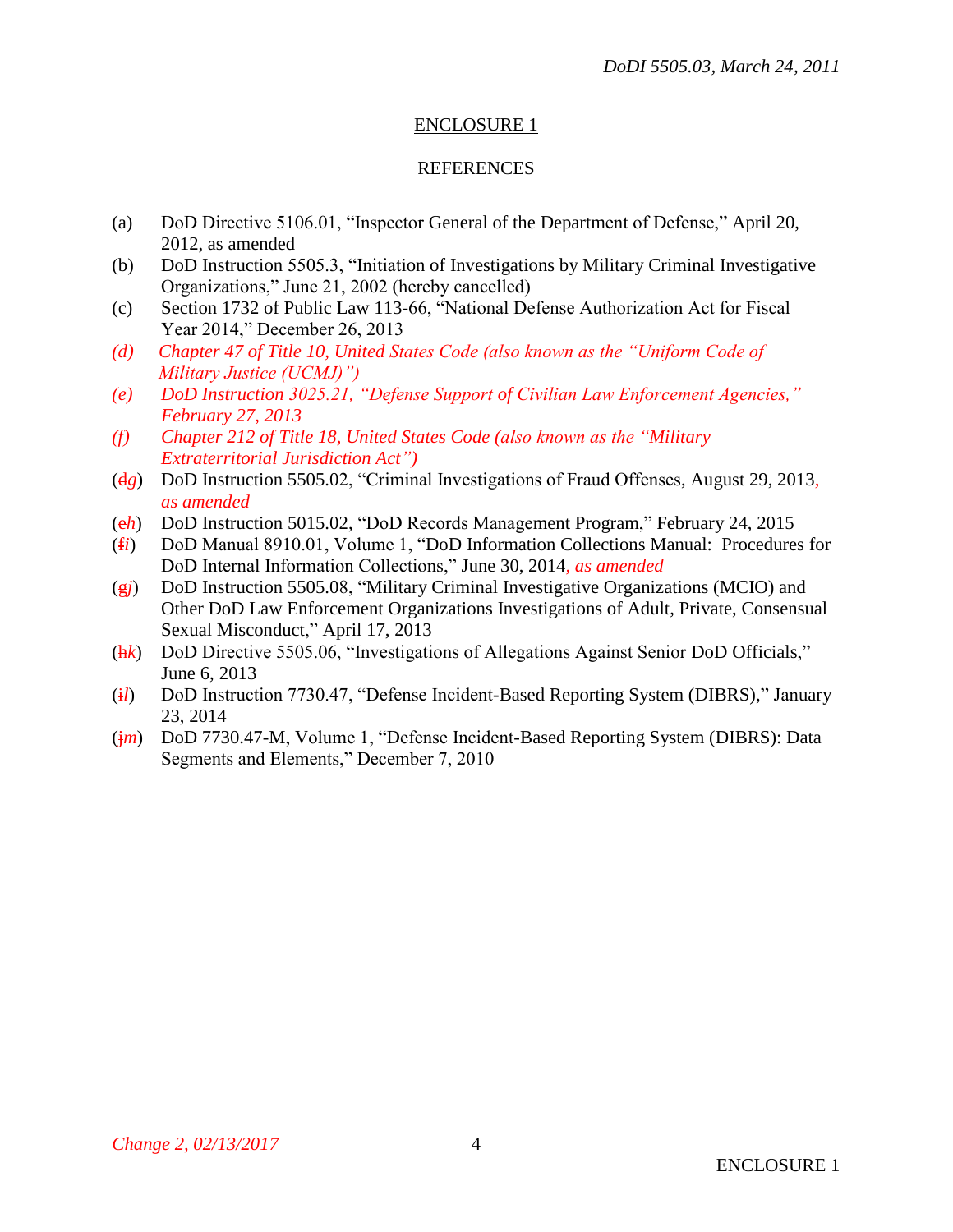#### ENCLOSURE 2

#### PROCEDURES

#### 1. INITIATING A CRIMINAL INVESTIGATION

a. Any commander or the DoD IG may request that a DCIO initiate a criminal investigation. However, the DCIO Commanders are not required to, nor shall they, solicit from commanders or any other authority outside the DCIO authorizations to initiate investigations. This does not prevent DCIOs from discussing the initiation of a criminal investigation with commanders. In each case, the decision to initiate a criminal investigation remains solely with the DCIO.

b. When a commander not assigned to the DCIO objects to the initiation of a criminal investigation for any reason, that commander shall report the circumstances immediately through their chain of command to the Secretary of the Military Department concerned or the DoD IG. Intermediate commanders may resolve those matters that were the basis for the objection and, thereby, negate the need to notify the Secretary of the Military Department or the DoD IG.

*c. Criminal investigations and operations will have a DoD nexus when initiated. When it cannot be determined if there is a DoD nexus, DCIO investigative activities will be limited to those actions needed to gain sufficient information to assess a nexus. When a DoD nexus cannot be identified, DCIO agents will cease active participation in direct investigative activities and refer the allegation to the appropriate law enforcement agency.* 

*d. For specific jurisdiction questions, DCIOs will consult with appropriate legal counsel.*

#### 2. DELAYING, SUSPENDING, OR TERMINATING A CRIMINAL INVESTIGATION

a. Only the Secretary of a Military Department may direct a Military Criminal Investigative Organization (MCIO) to delay, suspend, or terminate an ongoing investigation other than an investigation being conducted at the request of the DoD IG.

b. Only the DoD IG may direct an MCIO to delay, suspend, or terminate an ongoing investigation being conducted at the direction of the DoD IG. Only the DoD IG may direct the Defense Criminal Investigative Service (DCIS) to delay, suspend, or terminate an ongoing investigation.

(1) When there is a request to delay, suspend, or terminate an ongoing investigation initiated by an MCIO, the Secretary of the Military Department concerned shall decide promptly whether the investigation shall be discontinued. No investigation shall be delayed or suspended while this process is ongoing, except by decision of the Secretary of the Military Department concerned. The Secretaries of the Military Departments shall promptly report to the DoD IG the facts in all cases brought to them for resolution and their decision in each instance.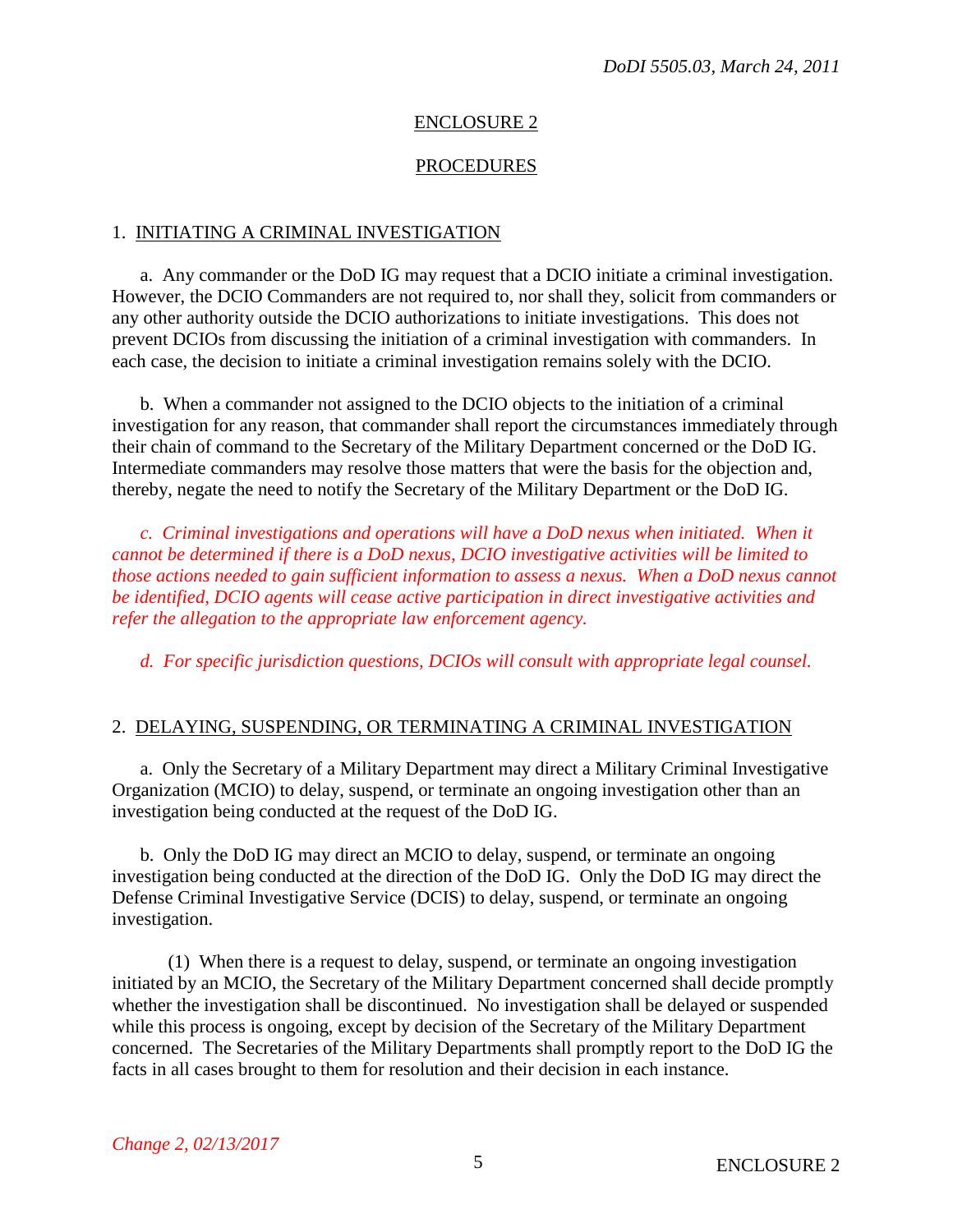(2) When a request to delay, suspend, or terminate an ongoing investigation initiated by DCIS is raised to the Secretary of a Military Department, that request shall promptly be referred to the DoD IG. The DoD IG shall make a prompt decision on those matters and inform the Secretary of the Military Department concerned.

(3) When there is a request to delay, suspend, or terminate an ongoing investigation initiated by a DCIO at the direction of the DoD IG, the Secretary of the Military Department concerned shall promptly refer that request to the DoD IG. The DoD IG shall make a prompt decision on those matters and inform the Secretary of the Military Department concerned.

## 3. IMPEDING A CRIMINAL INVESTIGATION

a. Commanders shall not impede an investigation or the use of investigative techniques that a DCIO considers necessary and that are permissible in accordance with law or regulation. DCIO Commanders shall promptly report through their chain of command to the Secretary of the Military Department concerned or the DoD IG the facts in all situations where attempts are made to impede an investigation or the use of investigative techniques.

b. When attempts are made to impede an investigation or the use of investigative techniques by a DCIO:

(1) And the investigation has been initiated by a DCIO, the Secretary of the Military Department concerned shall promptly resolve those situations and provide the DoD IG with a copy of the report and the resolution of all such cases brought to the Secretary of the Military Department concerned.

(2) And the investigation has been initiated by or at the direction of the DoD IG, the Secretary of the Military Department concerned shall promptly provide a copy of the report to the DoD IG.

(3) The DoD IG and the Secretary of the Military Department concerned shall resolve those matters.

4. SEXUAL MISCONDUCT INVESTIGATIONS. In accordance with DoDI 5505.08 (Reference (g*j*)) an investigation into adult private consensual sexual misconduct may be initiated by an MCIO without a request from the Service member's commander only upon the determination of the Commander or Director of the DCIO or Principal Deputy that there is credible information of adult private consensual sexual misconduct and that such an investigation is an appropriate use of investigative resources.

5. SENIOR OFFICIAL INVESTIGATIONS. In accordance with DoDD 5505.06 (Reference (h*k*)), allegations of misconduct against senior officials shall be promptly reported to the DoD IG at the time such allegations are received by another DoD Component. Except in unusual circumstances, the DoD IG shall promptly notify the Head of the appropriate DoD Component or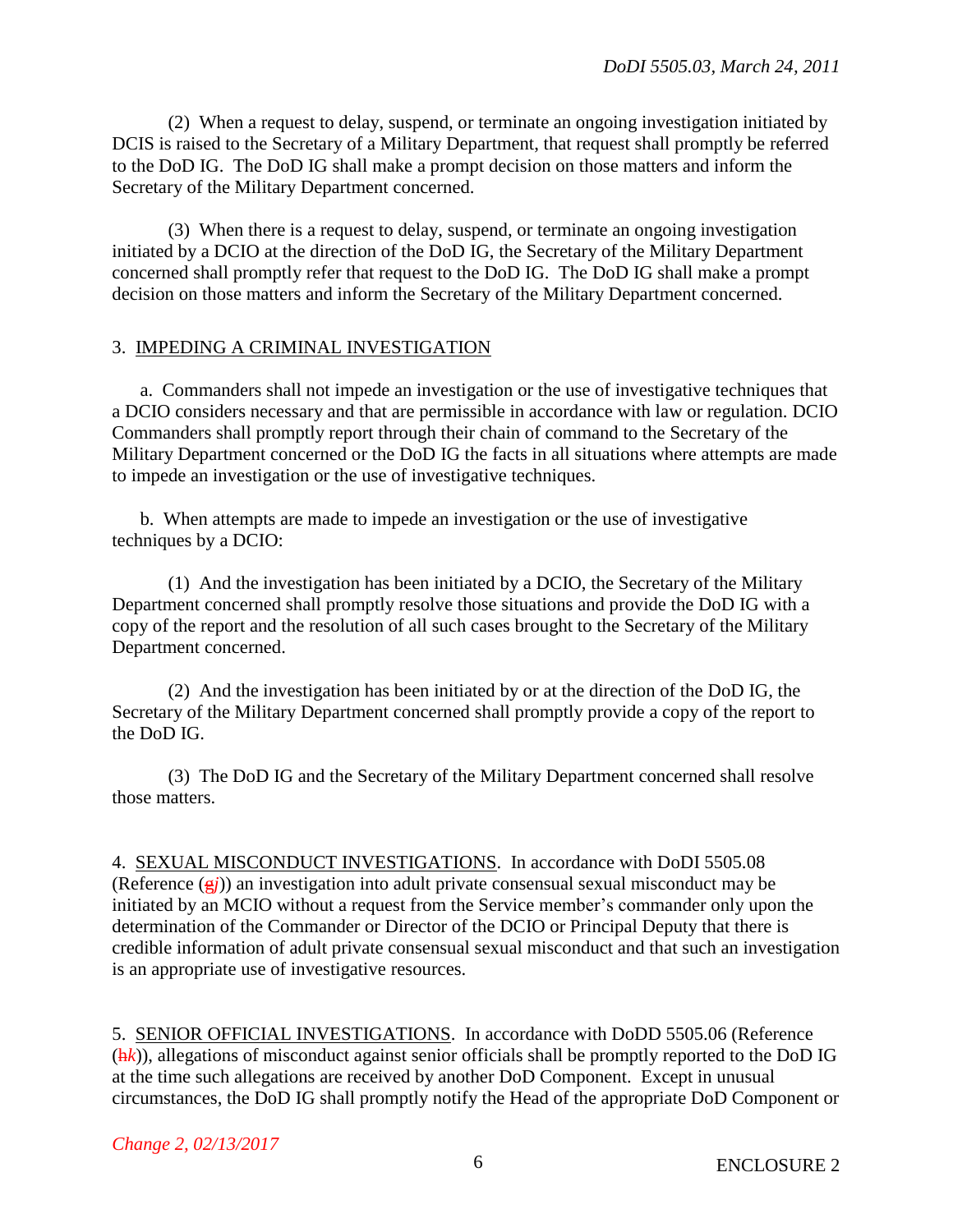Components when an allegation is received. Allegations of criminal misconduct against senior officials shall be investigated by the appropriate DCIO.

6. RESOURCES. DCIO requests for resources, personnel, or facilities not under the DCIO's command or control, which the DCIO needs to accomplish its mission, shall be coordinated through normal command and resource processes for approval of the commander having responsibility for the requested resources.

# 7. INVESTIGATIVE CONCLUSION

a. In accordance with Section 1732(b) of Reference (c), at the conclusion of the investigation the DCIOs will only report and document final investigative facts. To avoid the appearance of investigative bias, DCIOs will not formulate or document investigative conclusions (e.g., founded or unfounded) in investigative reports. However, DCIOs will continue to clear their investigations and report the clearance codes in accordance with DoDI 7730.47 (Reference  $(i*l*)$ ) and Volume 1 of DoD 7730.47-M (Reference  $(jm)$ ).

b. DCIOs will document legal coordination from supporting legal counsel or Staff Judge Advocate in final investigative reports.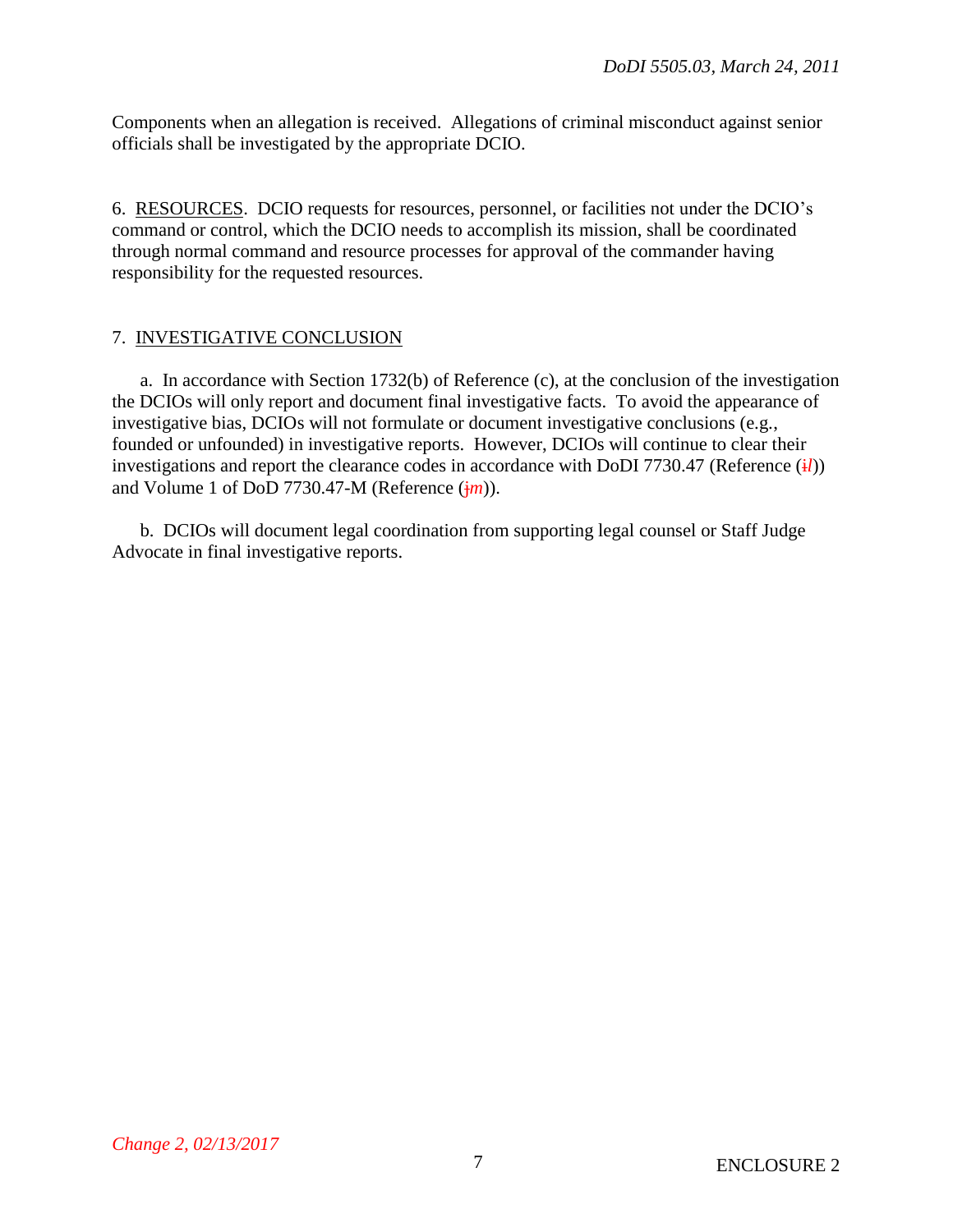# GLOSSARY

# PART I. ABBREVIATIONS AND ACRONYMS

- DCIO Defense Criminal Investigative Organizations
- DCIS Defense Criminal Investigative Service
- D-DEx Law Enforcement Defense Data Exchange
- DIBRS Defense Incident-Based Reporting System
- DoDD DoD Directive
- DoDI DoD Instruction
- IG Inspector General
- MCIO Military Criminal Investigative Organizations
- N-DEx FBI National Law Enforcement Data Exchange

# PART II. DEFINITIONS

Unless otherwise noted, these terms and their definitions are for the purpose of this Instruction.

commander. A commissioned or warrant officer who, by virtue of rank and assignment, exercises primary command authority over a DoD organization or prescribed territorial area. For purposes of this Instruction, all references to "commander" also include the military and civilian Heads of DoD organizations that are not part of a DCIO, and are authorized to request an investigation or act on the results of an investigation by a DCIO.

DCIO. U.S. Army Criminal Investigation Command, Naval Criminal Investigative Service, Air Force Office of Special Investigations, and Defense Criminal Investigative Service.

D-DEx. DoD system for reporting criminal incident information to the N-DEx. D-DEx is a database that shares criminal data between the DCIOs and other DoD law enforcement agencies and makes law enforcement data available to support non-law enforcement functions with a defined requirement and need for the information.

*DoD nexus. A connection to DoD in accordance with parameters outlined in Paragraph 4.d. of the policy of this instruction.*